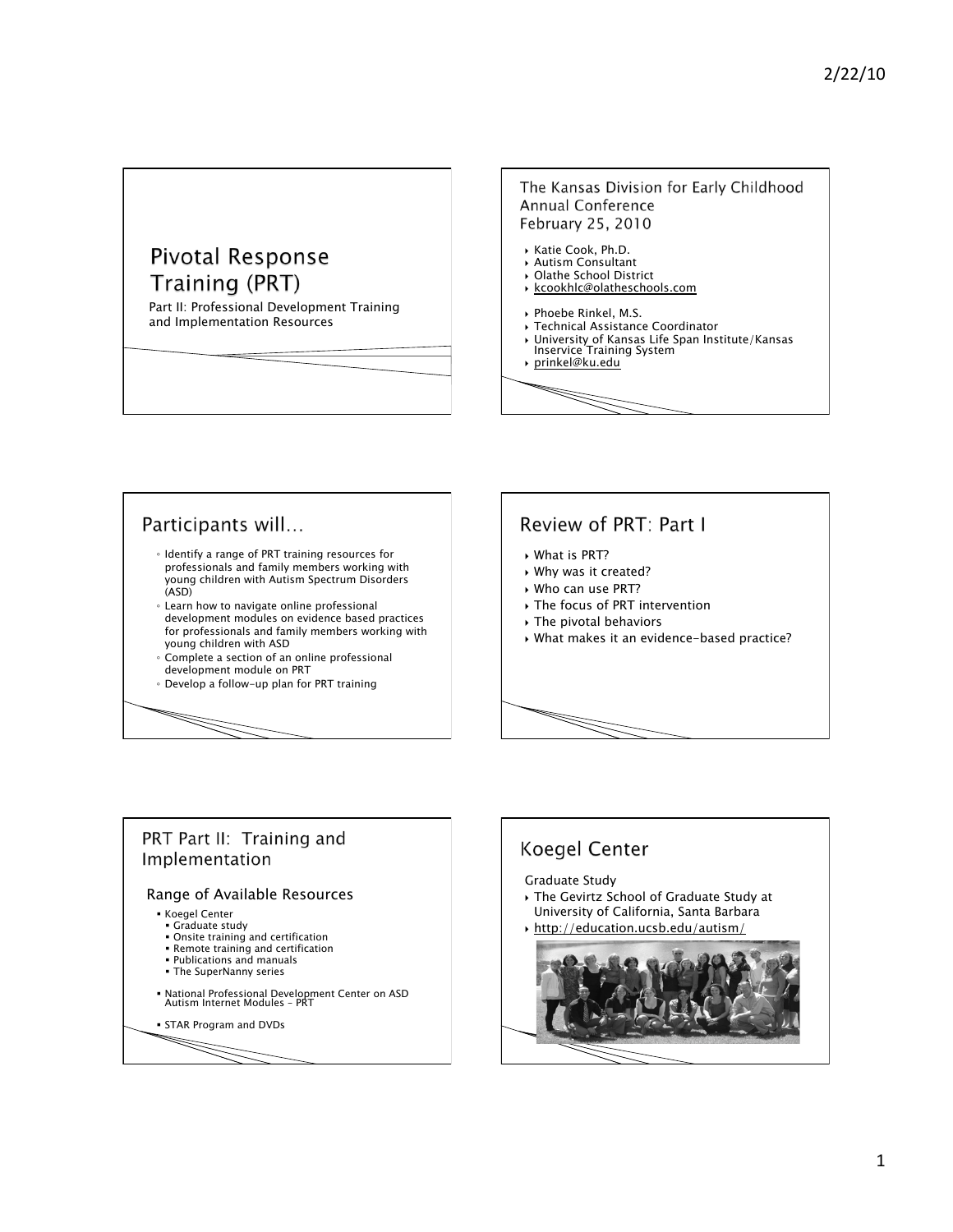# Koegel Center/koegelprt.com

- Certification
- Training/Dissemination/Outreach
- Conferences/Workshops
- Lectures/Presentations
- Books/Manuals
- PRT Kits (coming soon)

# The SuperNanny Autism Series Season 2: Lynn Koegel uses components of PRT to help the Facente family. http://www.youtube.com/watch? v=be9DIPjk944

# **PRT Certification** www.prtcertification.com

- Level I: Awareness
- Level II: Introductory Implementer of PRT
- Level III: Generalization of PRT Procedures
- Level IV: Advanced Implementer in (Selected Category)
- Level V: Board Certified PRT Therapist
- Level VI: Trainer of Trainers
- Level VII: Doctoral Mastery



# NPDC on ASD: What Is It? http://autismpdc.fpg.unc.edu/

- A multi-university center to promote use of evidence- based practice for children and adolescents with autism spectrum disorders
- Goals of the NPDC-ASD ◦ Promote evidence-based practices (EBP) for
	- individuals with ASD
	- Increase highly qualified personnel serving
	- children with ASD Increase the professional development
- capacity of states

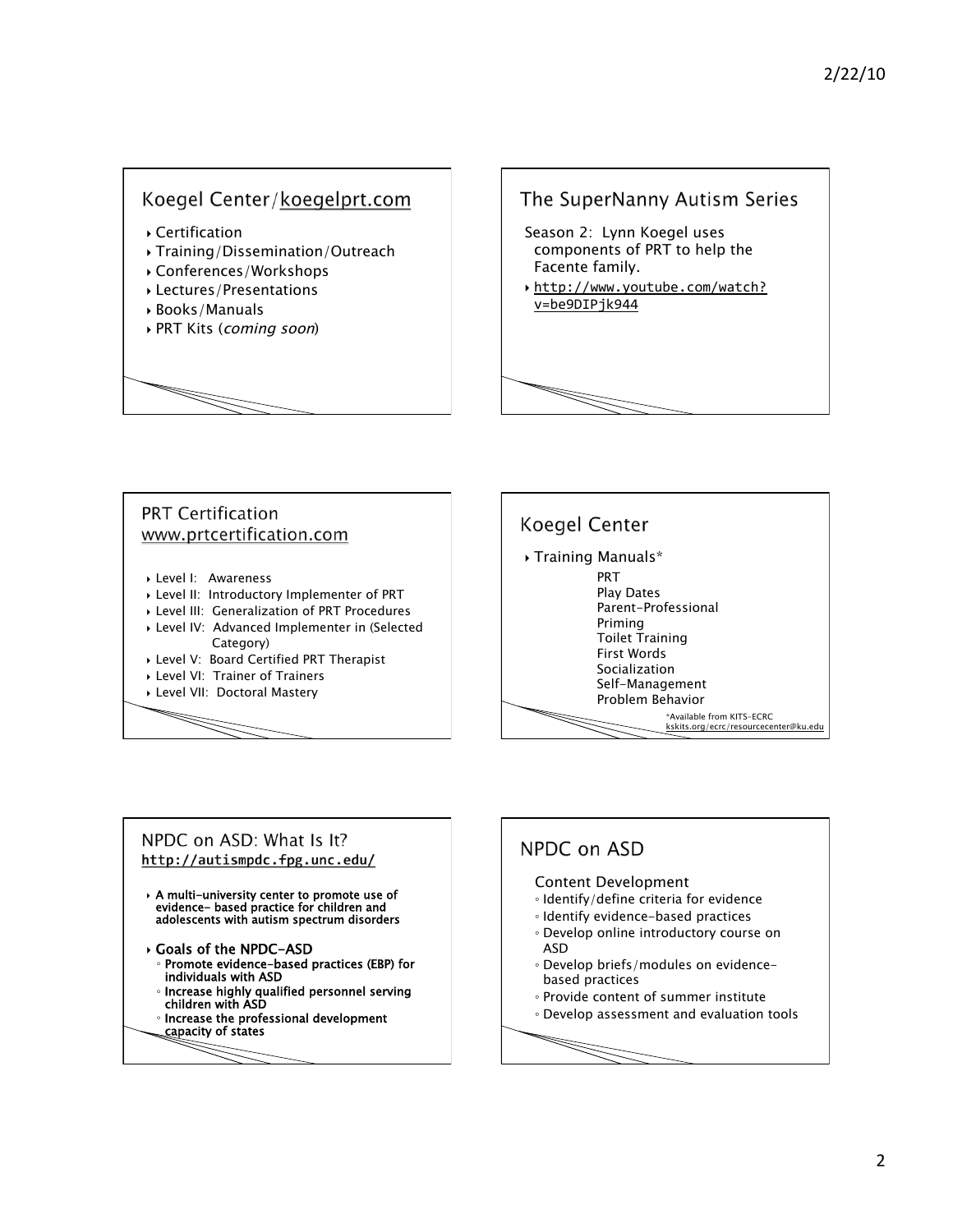





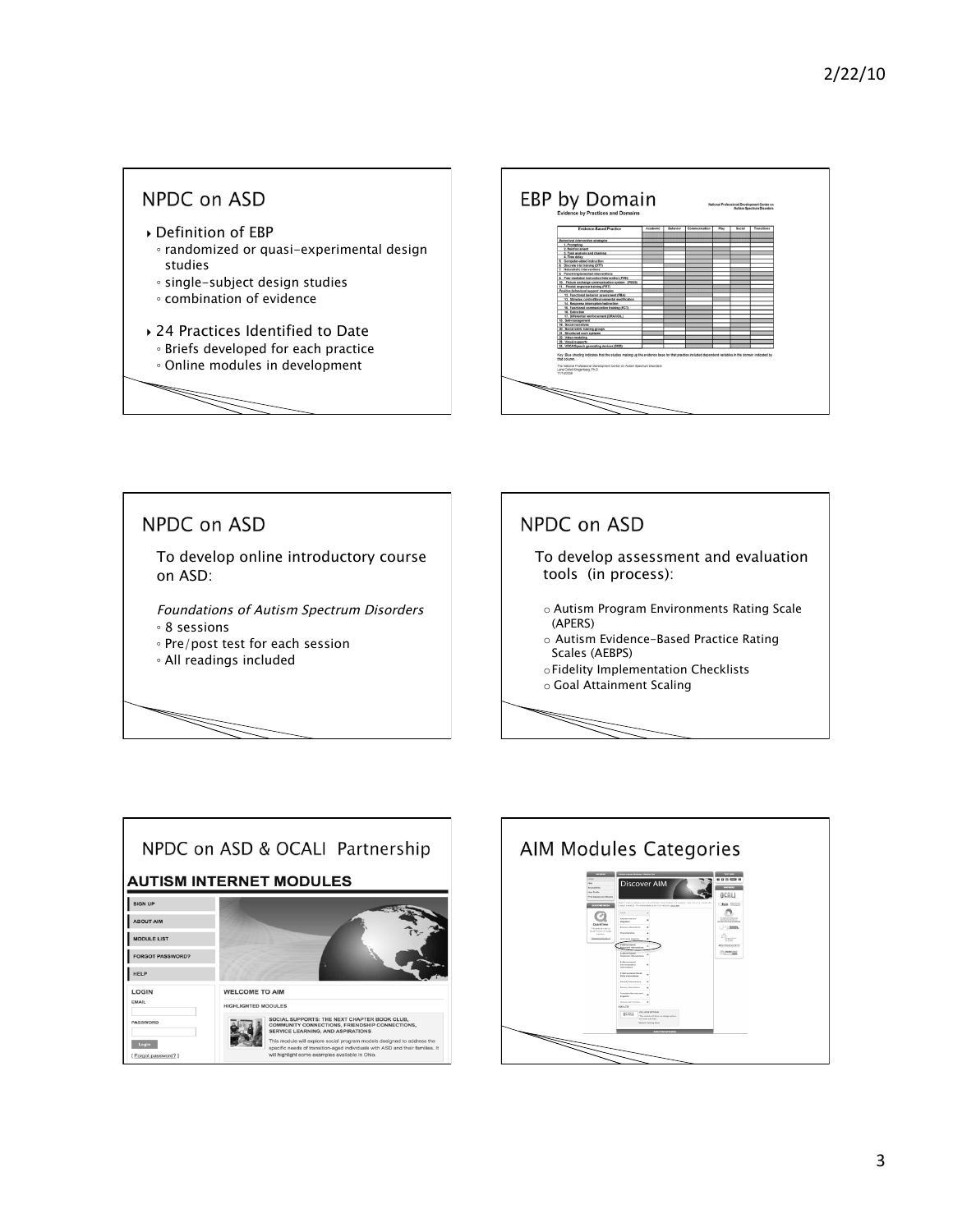



#### **Discussion Questions**  1. How do the PRT procedures you have learned about fit with your current practices for teaching children with characteristics of ASD?

- ▶ 2. Are there any PRT procedures that would be in conflict with your current teaching practices for young children with ASD?
- ▶ 3. Are there any PRT procedures that could not be embedded within your current teaching practices in general?



# **Additional Support for PRT** Humphries, 2003 http://www.researchtopractice.info/ productBridges.php

Child Outcomes Associated with PRT in 13 Studies:

- Improved speech intelligibility Increased persistence in targeted activity
- Decreased disruptive behavior\*
- Decreased repetitive play
- Increased word use\*
- $\rightarrow$  Increased interactive play skills
- $\rightarrow$  Increased initiation of conversations
- 
- $\triangleright$  Improved maintaining social interactions<br> $\triangleright$  Increased child social competence

\*Most commonly reported across studies